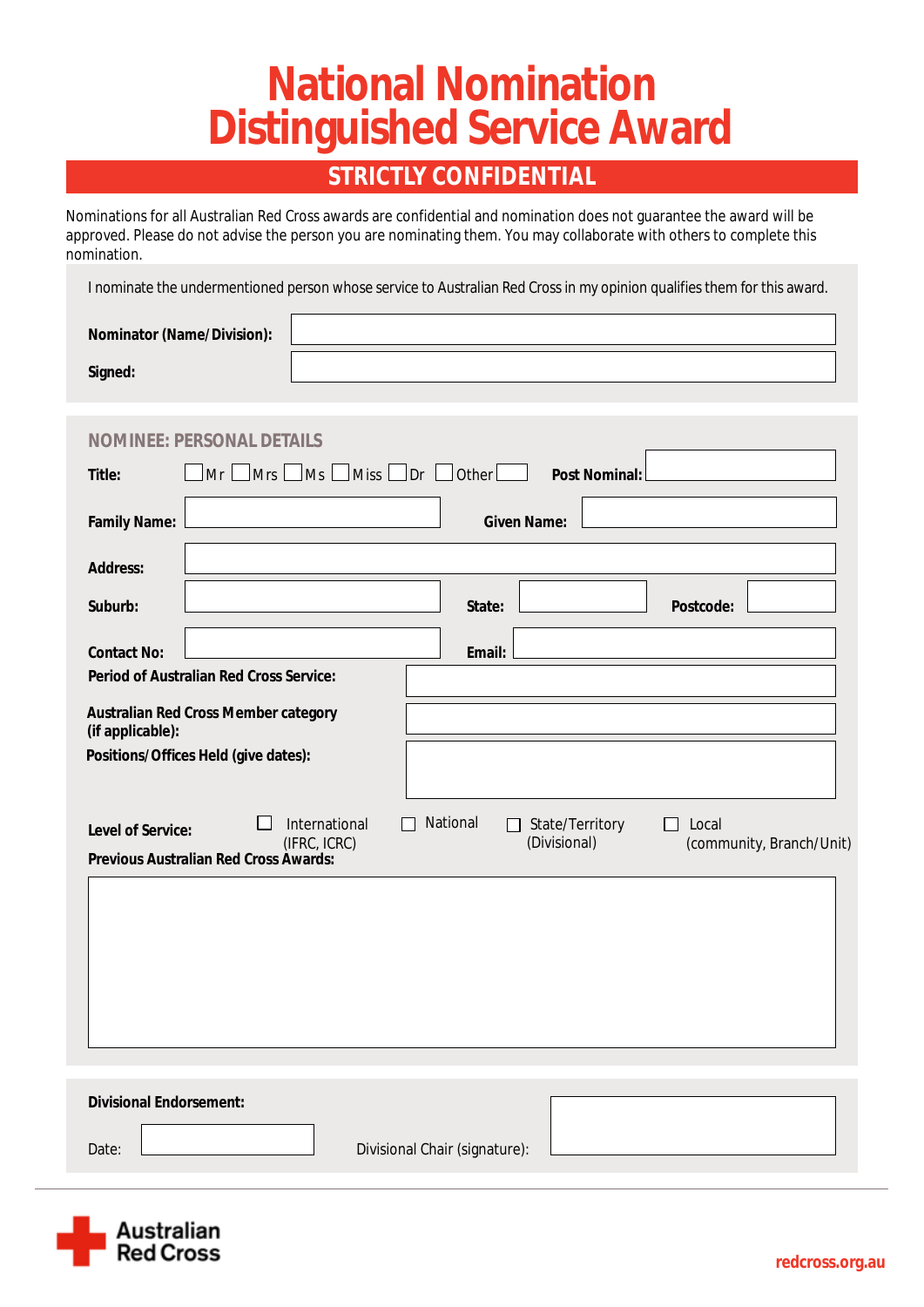### **NOMINATION CRITERIA**

#### This section is for nominators to share specific, detailed information with the members of the Awards Committee to show how the person they are nominating meets the criteria for this award.

#### **Points to note:**

- This section must be completed. Incomplete nomination forms will not be accepted.
- $\bullet$ This section is read only by members of the Awards Committee(s) and will not be made public.
- Only Australian Red Cross service is relevant, do not include other activities undertaken by this person.  $\bullet$
- This award is specifically focused on leadership. Leadership is not only demonstrated by taking on a particular position, role, or title. A leader is someone who 'makes things happen'. Leaders set a goal or a vision, and bring others together to work towards getting there. Leaders are not only people who make big changes, but also the people who make sure the little things keep happening consistently even in the face of challenges.

#### **Nomination Criteria**

1. Please give evidence that this person has been a leader within Australian Red Cross for at least six (6) years.

2. Please give evidence that this person has served in an exceptional fashion in their leadership role. 2 - 3 specific stories would be helpful. Serving in an 'exceptional fashion' is more than just roles taken on or length of time served. It is going above any beyond in your duties or in your care of others.